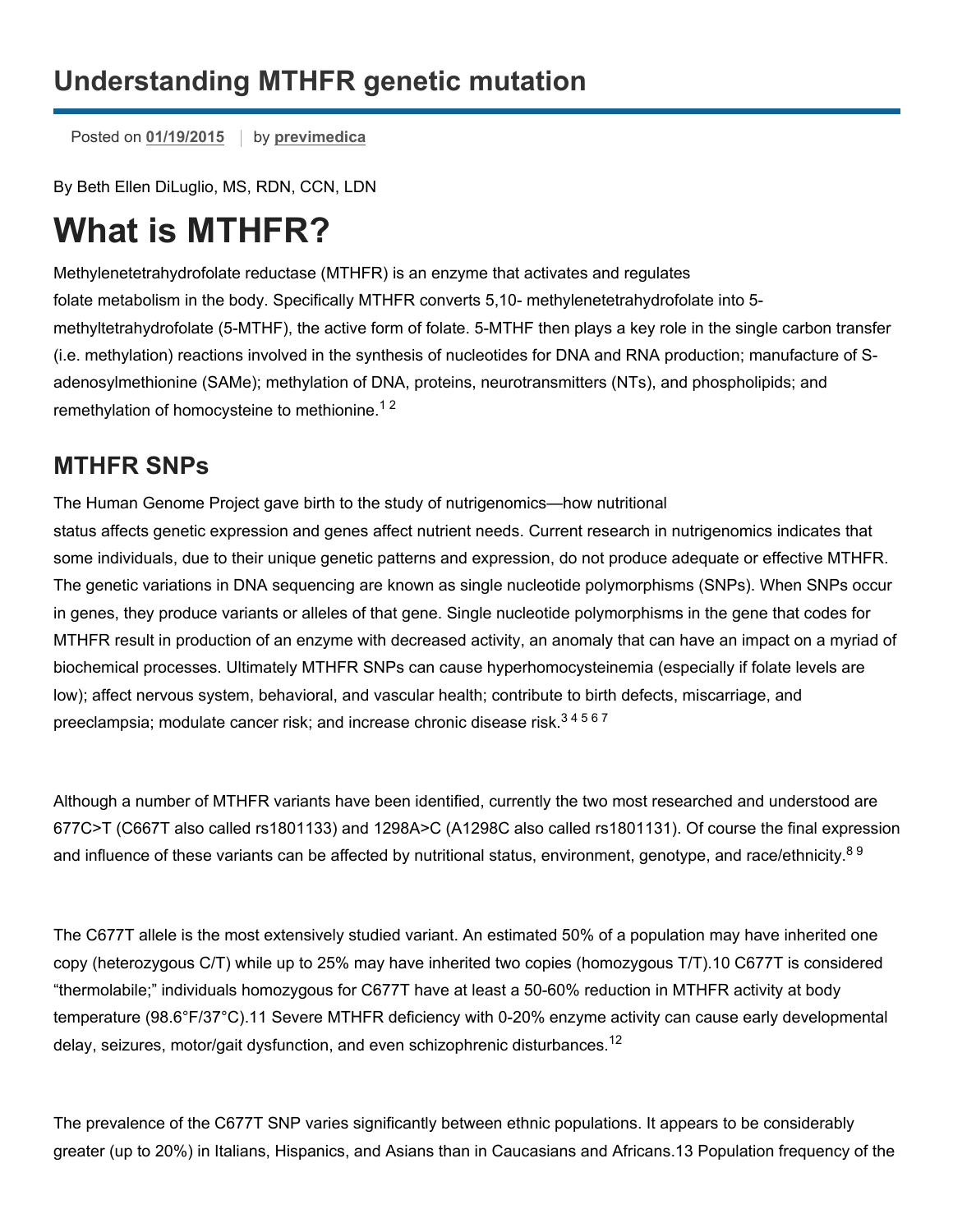A1298C variant is not well documented at this time though it may be similar to that of the C667T variant.

The C677T allele (especially the homozygous genotype or the combination of C677T with other MTHFR variants such as A1298C) can contribute to hyperhomocysteinemia, increased risk of cardiovascular disease, migraine, depression, schizophrenia, bipolar disease, dementia, Alzheimer's disease, and fetal neural tube defects.<sup>14 15 16 17 18 19</sup> Migraine with aura and several clinical symptoms of migraine were significantly associated with the C677T variant.<sup>20</sup>

The A1298C allele, though common, may not fundamentally affect disease risk unless present in homozygous form or if combined with other SNPs. The A1298C SNP alone may not have as profound an effect on homocysteine levels but can contribute to hyperhomocysteinemia if present along with the C677T allele and low folate levels.<sup>21</sup>

MTHFR SNPs, along with other SNPs that affect homocysteine metabolism, may even increase obesity risk.<sup>22</sup> Interesting research suggests that the C677T and A1298C variants and the resulting hypomethylation of DNA may contribute to an adaptive phenomenon affecting muscle cells and resulting in increased muscle mass.<sup>23</sup> The combination of C677T and A1298C alleles appears to contribute to male infertility as well.<sup>24</sup> Both the C667T and A1298C alleles appear to affect the metabolism and efficacy of medications (including methotrexate, nitrous oxide, and antidepressants). These genetic variations should be taken into account when considering drug dosing.<sup>25</sup>

#### **5-MTHF**

5-methyltetrahydrofolate is the active, circulating form of folate and the predominant form found naturally in food.26 27 Currently folic acid (the synthetic inactive form that has no biological function) is used to fortify foods due to its increased stability and resistance to oxidation.28 However, synthetic folic acid is not the preferred form of supplementation, particularly for individuals unable to process it effectively. Instead, 5 methytetrahydrofolate (also called L-methylfolate) is recommended.<sup>29 30 31</sup>

5-methyltetrahydrofolate plays a key role in methylation, the donation of a methyl group (CH3) to another molecule in the body. This action is a crucial step in several biochemical reactions including DNA repair, detoxification, monoamine neurotransmitter synthesis, and recycling of molecules such as homocysteine, methionine, and tetrahydrobiopterin (BH4). Insufficient methylation can sabotage the body's biochemistry and may contribute to cognitive impairment, mood and behavior disorders, immune dysfunction, cancer, cardiovascular disease, comprised detoxification, and susceptibility to addiction.<sup>32</sup> 33 34 35

5-MTHF appears to have an independent and supportive effect on blood vessels<sup>36 37</sup> <sup>38</sup> and on reduction of vascular and lipoprotein oxidation.39 Clearly, recognizing and addressing genetic variations in the MTHFR enzyme and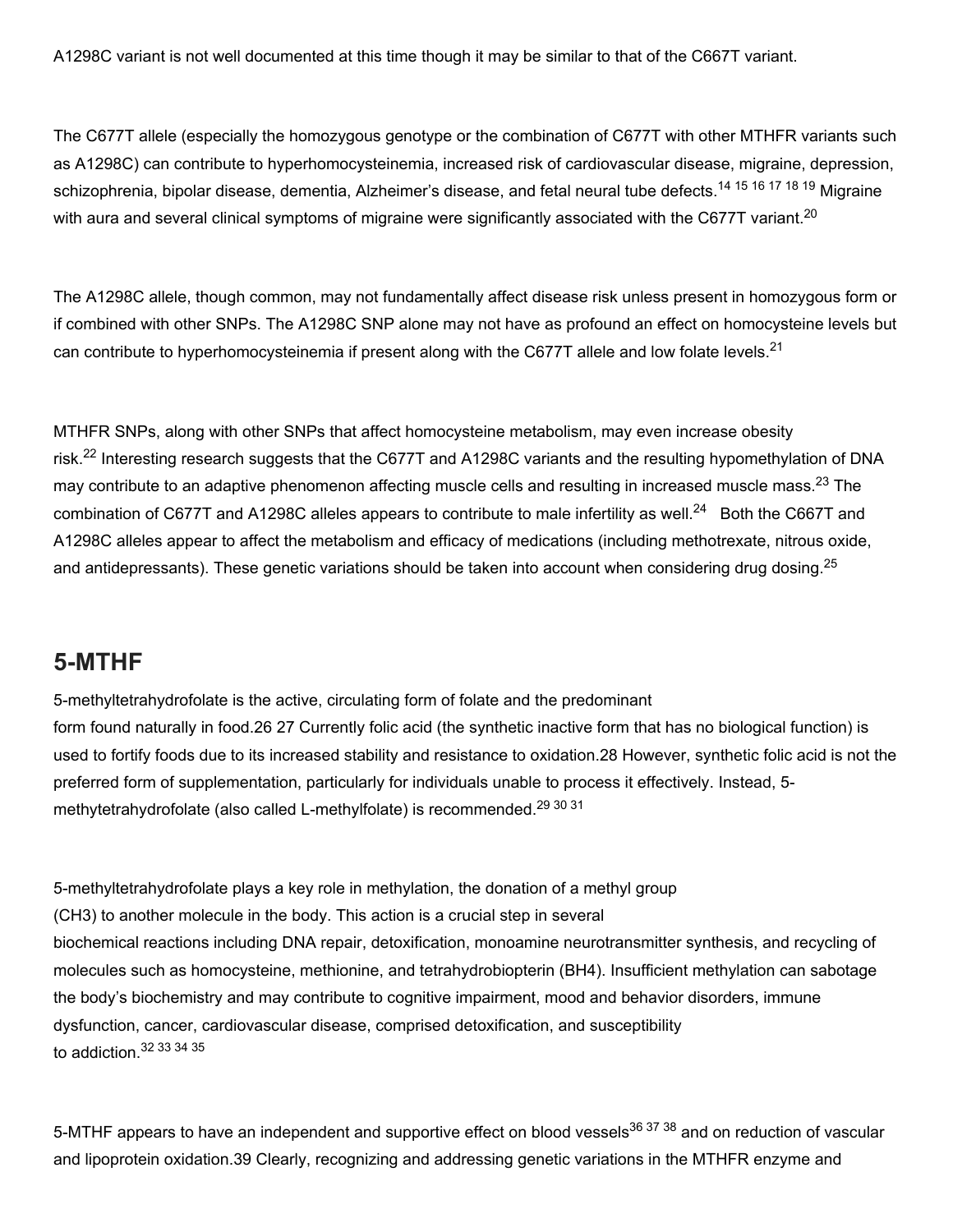resulting alterations in folate metabolism is vital to supporting adequate methylation and overall health.

#### **Homocysteine Metabolism**

Homocysteine is a potentially toxic, sulfur-containing amino acid that must be kept in check; without proper processing, it can build up and cause tissue and organ damage. Increased homocysteine levels are observed in individuals who are homozygous for C677T and who also have compromised folate status. The combination of C677T and A1298C can contribute to hyperhomocysteinemia as well.<sup>40</sup>

Elevated blood levels and accumulation of homocysteine are associated with a variety of anomalies including birth defects, diabetes, renal disease, osteoporosis, and vascular, immune, neurodegenerative, and neuropsychiatric disorders.<sup>41 42</sup>Elevated serum homocysteine (>~15 *u*mol/L) is considered an independent risk factor for vascular disease and related complications such as myocardial infarction, stroke, and venous thrombosis.<sup>43</sup> Although homocysteine levels of less than 13*umol/L* are considered "normal," 6-8 *umol/L* is more likely to be an ideal or optimal level. 44

Although MTHFR facilitates the conversion of homocysteine back to methionine, this conversion may be limited and ineffective in the event of methionine loading.45 In such cases homocysteine can be methylated by the compound betaine (trimethylglycine-a compound found in food or produced in the body from choline). Homocysteine can also be converted to cysteine via transsulfuration in the liver, a process dependent on the cofactor vitamin B6.<sup>46</sup> The Linus Pauling Institute Micronutrient Information Center provides a detailed diagram of homocysteine metabolism.<sup>47</sup>

Inadequate MTHFR activity also disrupts the overall metabolism of methionine and its byproduct Sadenosylmethionine (SAMe)—compounds crucial to protein synthesis, neurotransmitter metabolism, and methylation cycles in the body.<sup>48</sup>SAMe itself is a key methyl donor.

#### **Conditions associated with MTHFR SNPs**

There is a growing body of knowledge and awareness with regard to nutrigenomics, supporting the current premise in functional medicine that "genes load the gun, but environment pulls the trigger." The recognition that genes and environment interact on such a fundamental basis is an important component of comprehensive healthcare. In view of this knowledge, hopefully testing for MTHFR SNPs will become routine.<sup>49</sup>

#### **Autism Spectrum Disorders**

One carbon metabolism, particularly DNA methylation, is believed to play a critical role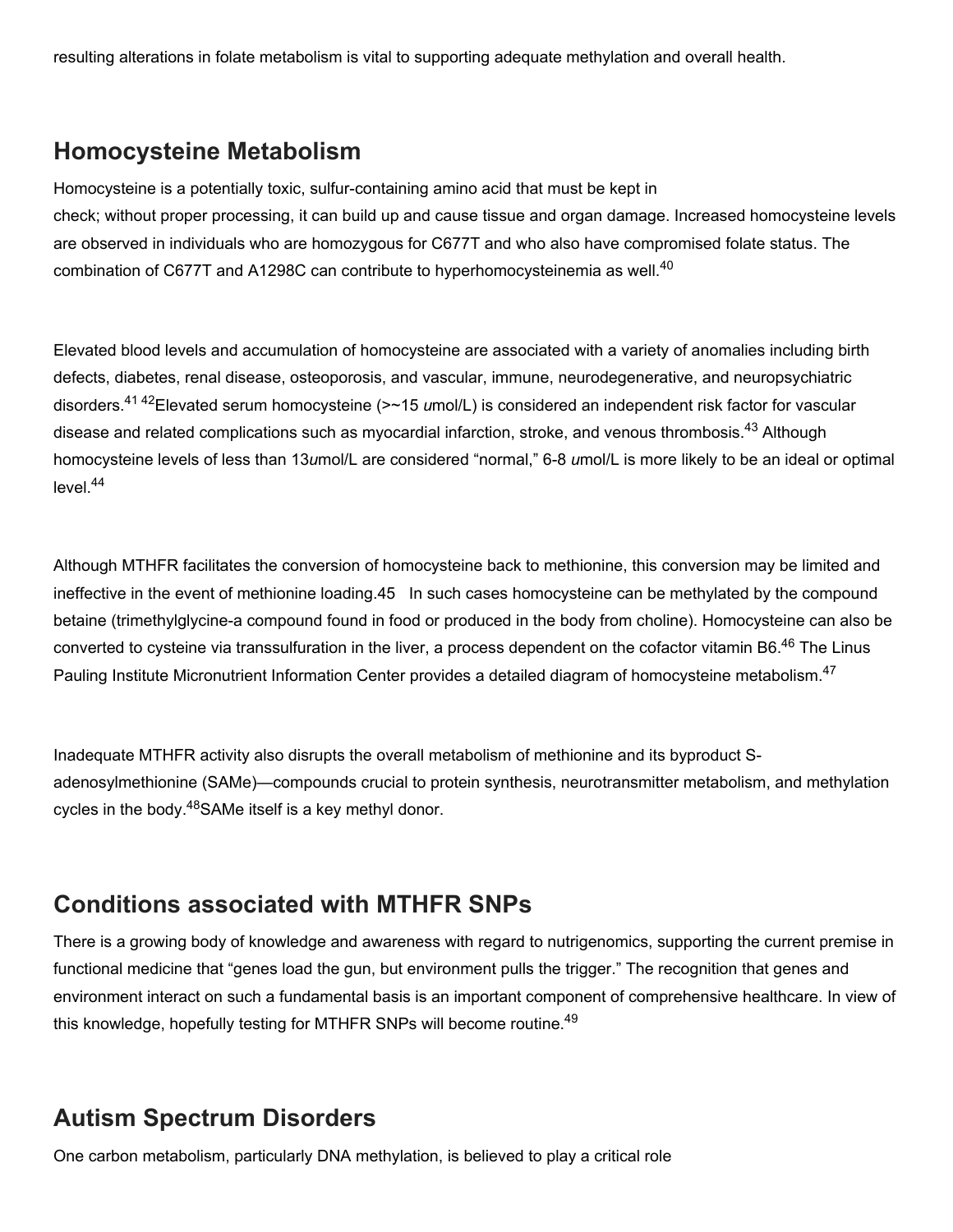in the development, severity, and potential treatment of autism spectrum disorder (ASD).<sup>50</sup> The link between ASD, methylation, and the MTHFR variants is being closely studied, especially in view of the fact that C677T and A1298C variants occur at significantly higher rates in those with ASD compared to controls.<sup>51 52 53 54</sup>

A 2013 meta-analysis reports that the C677T variant was significantly associated with an increased risk of ASD in countries where foods were not fortified with folic acid. The A1298C variant was actually associated with a reduced risk of ASD in the recessive model. 55

The CHARGE (Childhood Autism Risks from Genetics and Environment) study (2003-2009) revealed that "mothers of children with autism were less likely than those of typically developing children to report having taken prenatal vitamins during the 3 months before pregnancy or the first month of pregnancy."<sup>56</sup>Researchers concluded that taking prenatal vitamins prior to conception may reduce the risk of autism in the child, especially when mother and child are genetically susceptible to alterations in one carbon metabolism.

The CHARGE research demonstrated that an average intake of  $\geq 600$  ug/day of folic acid in the first month of pregnancy was associated with a significantly reduced risk of ASD and risk declined further with increasing folic acid intake.<sup>57</sup> The association between folic acid and risk of ASD was greatest for mothers and children with the C677T SNP. A National Institutes of Health clinical trial is researching folinic acid intervention in ASD with a focus on language impairment.<sup>58</sup>

Increased blood levels of homocysteine have been associated with autism and may be an important clinical indicator and monitoring tool.<sup>59</sup> Although one 2012 meta-analysis did not confirm an association of ASD with elevated homocysteine, it did confirm an association with ASD with decreased blood levels of methionine which may indicate that disruption of methylation cycles could be at play. The study does confirm an association of homozygous C677T variants with ASD.<sup>60</sup>

Even if alterations in folate metabolism and MTHFR activity are overcome, delivery of active folate to the brain may be impaired in ASD. Receptors in the brain have a high affinity for 5-MTHF which must be transported across the bloodbrain barrier.<sup>61</sup> Research suggests that for some children with autism, a defect in folate transport may lead to cerebral folate deficiency (CFD) and contribute to neurological deficits.<sup>62</sup> This premise is supported by research revealing that a subgroup of individuals with Rett syndrome (an ASD) have decreased levels of 5-MTHF in their cerebrospinal fluid, suggesting

anomalies in folate binding and/or transport. 63 64

Ongoing research suggests that in some cases of autism and cerebral folate deficiency, autoantibodies to folate receptors (in mother and in child) appear to be the cause of altered transport of folate into the brain.<sup>65 66</sup> Autistic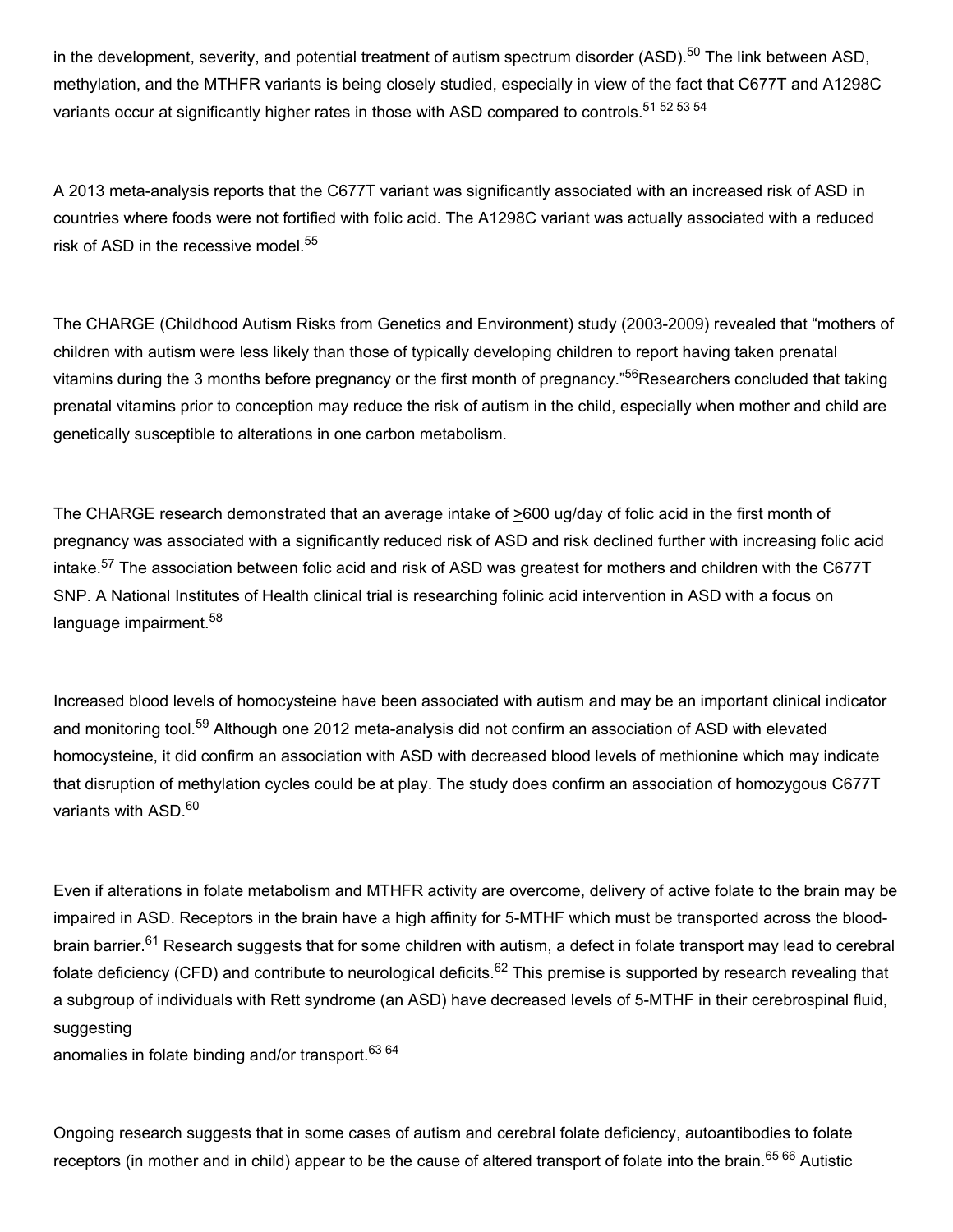children with folate receptor autoantibodies and decreased cerebrospinal 5-MTHF were found to favorably respond to folinic acid supplementation and experienced significant improvement in verbal communication, language, attention, and behavior.67

#### **Attention Deficit Hyperactivity Disorder**

Some research suggests that MTHFR SNPs may be associated with attention deficit hyperactivity disorder (ADHD), a condition now considered to be part of the autism spectrum. One study of Turkish children (40 with ADHD and 30 controls) suggested a possible association between the A1298C allele and attention deficit disorder.68 However, a larger study of Turkish children (100 diagnosed with ADHD and 300 controls) found no association between the C677T or A1298C MTHFR alleles.<sup>69</sup>

Another study focusing on the incidence of ADHD following acute lymphoblastic leukemia therapy revealed that children with the A1298C genotype had a 7.4 fold increase in ADHD diagnosis, while those with the C677T SNP had a 1.3 fold increase in ADHD diagnosis.<sup>70</sup> A study of 478 children suggested that ADHD symptoms in children with myelomeningocele (a neural tube defect) may be related to MTHFR SNPs, though not C677T or A1298T specifically.<sup>71</sup>

#### **Cancer**

The association between MTHFR SNPs and cancer is still being clarified; MTHFR SNPs may increase risk of some cancer while decreasing risk of others. Susceptibility to colorectal cancer for those with a MTHFR SNP appears to depend on homozygosity, gender, and presence of other MTHFR SNPs.<sup>72</sup> In some cases (e.g. in conjunction with high folate intake) the C677T variant may reduce risk of colorectal cancer, although further research is warranted.73

#### **Vascular Health and Cardiovascular Disease**

The degree to which the C677T SNP compromises cardiovascular health appears to be related to homozygosity, folate status, homocysteine status, and presence of other MTHFR SNPs (e.g. A1298C).<sup>74</sup>  $75$  Research suggests that the A1298C variant may be associated with cerebral venous thrombosis (CVT)76 as well as subclinical atherosclerosis in patients with rheumatoid arthritis.<sup>77</sup> Deep vein thrombosis was significantly associated with increased serum homocysteine levels due to the C677T MTHFR mutation.<sup>78</sup>

Homozygous C677T is considered to increase risk of premature cardiovascular disease by three fold.<sup>79</sup> A retrospective study suggested that SNPs in the MTHFR gene were an important risk factor for acute cerebral strokes in young adults studied.80 Another study, looking at a wide range of polymorphisms, associated the C677T MTHFR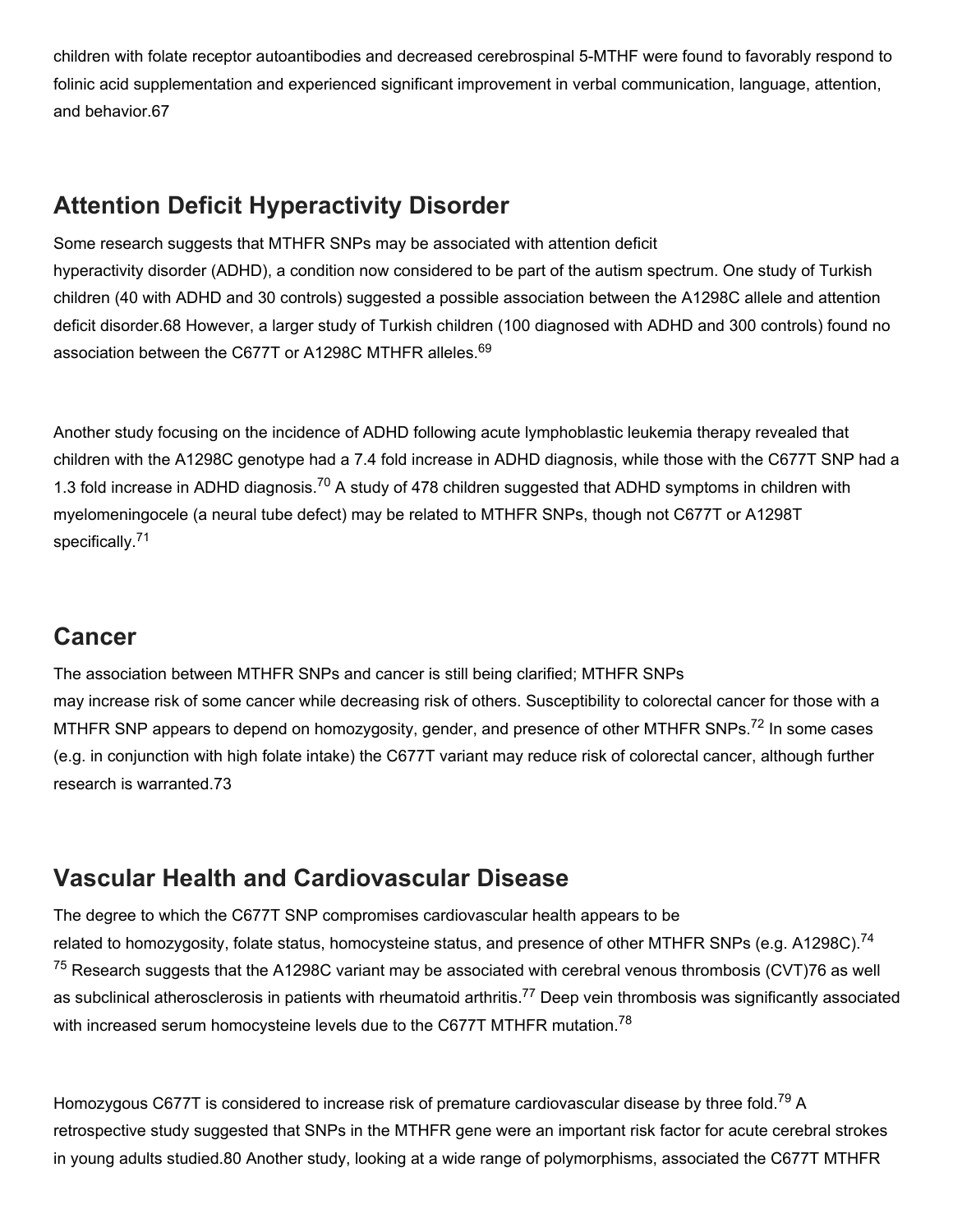#### **Cognitive Function, Mood, and Behavior**

The link between nutrition and cognition is highlighted when we observe the role that folate plays in neurotransmitter production. The active form of folate is required for the production of serotonin, epinephrine, and dopamine—monoamine neurotransmitters that orchestrate mood, behavior, and cognition.<sup>82</sup> The influence of active folate on the production of tetrahydrobiopterin (BH4) and SAMe further links it to cognitive function. A 2007 meta-analysis examining MTHFR variants and psychiatric disorders revealed an association between the C677T variant and depression, bipolar disorder, and schizophrenia, suggesting a role for supplemental folate in both treatment and prevention.<sup>83</sup>

#### **Depression**

Research suggests that folate deficiency may be present in up to one third of patients with severe depression,<sup>84 85</sup> a statistic that is not surprising considering folate's intimate role in methylation, monoamine metabolism, and brain health. Without the presence of active 5-MTHF, SAMe and monoamine neurotransmitter levels can decrease in cerebrospinal fluid, setting the stage for biochemical imbalance and depressive disorder.<sup>86</sup>

Decreased serum and RBC folate has been observed in up to 38% of adults with depressive order, and is associated with a decreased response to selective serotonin re-uptake inhibitors (SSRIs).<sup>87 88</sup> This association may in part be due to MTHFR variants as individuals with MTHFR deficiency appear to have decreased serotonin synthesis.<sup>89</sup> A 2013 meta-analysis supported the association between the C677T SNP and increased risk of depression.<sup>90</sup>

In a study of 46 severely depressed patients, 52% presented with elevated serum homocysteine and decreased levels of a number of parameters including red cell and cerebrospinal fluid (CSF) folate, CSF SAMe, and CSF metabolites of serotonin, dopamine, and norepinephrine. Researchers concluded that serum homocysteine was a sensitive marker for functional folate deficiency in severely depressed patients.<sup>91</sup>

A cross-sectional study of older men suggests that reducing total serum homocysteine by 0.19 mg/L in those individuals with the C677T variant and concomitant elevated homocysteine may reduced the odds of depression by 20%. 92

High dose methylfolate (15 mg/d) was used successfully as adjuvant therapy in individuals major depressive disorder who previously had partial or no response to SSRIs.93 Not surprisingly, experts are calling for integration of folate (particularly active or "optimized" methylfolate94) and vitamin B12 supplementation into treatment for depressive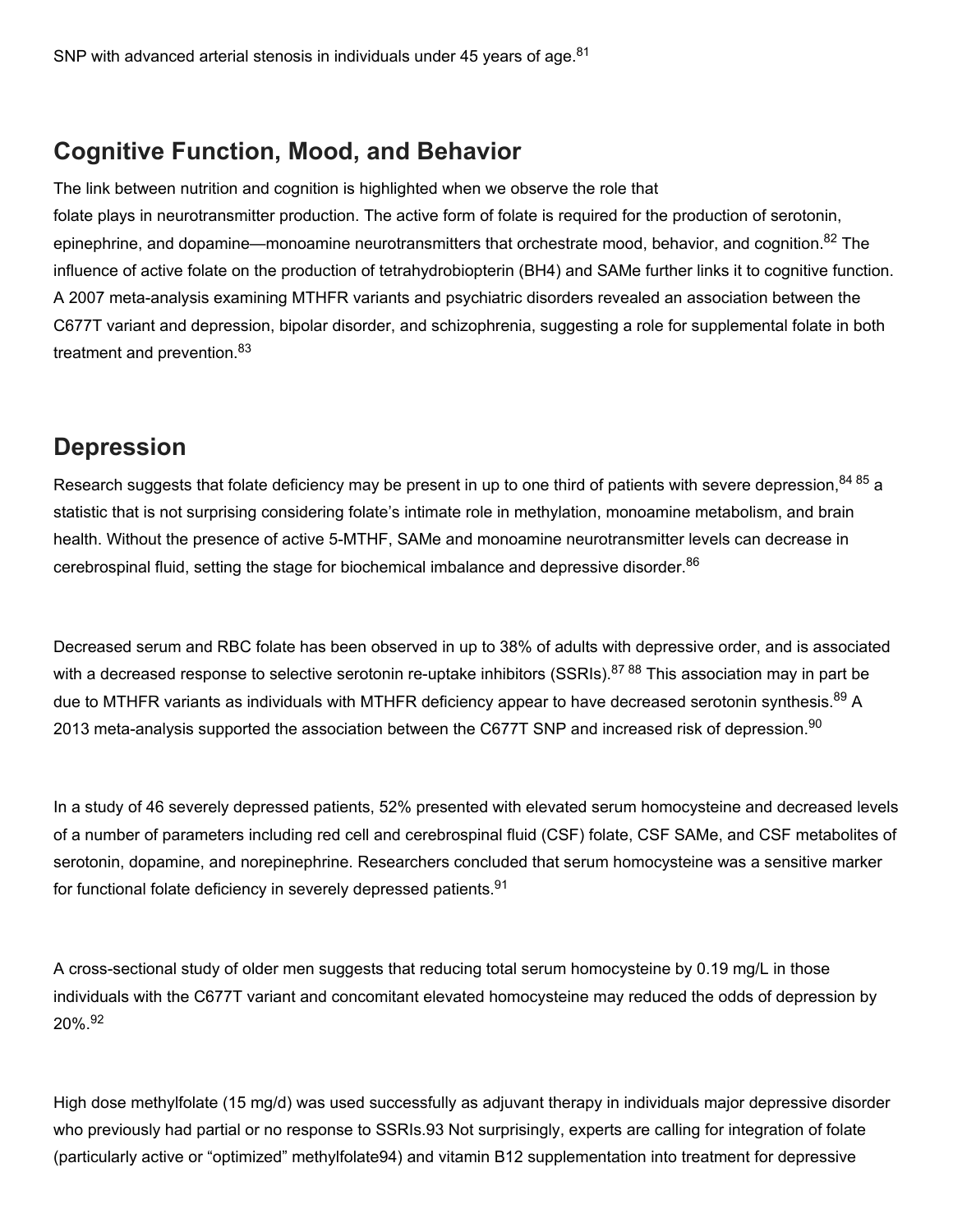#### **Schizophrenia and Bipolar Disorder**

Alterations in folate metabolism are suspected of affecting incidence of schizophrenia and bipolar disorder. The C677T variant is significantly associated with schizophrenia, bipolar disorder, and unipolar depressive disorder, while the A1298C was associated with only bipolar disorder.<sup>97</sup>

Research suggests that elevated serum homocysteine increases risk of schizophrenia, especially in those with the C677T SNP.98 99 One study of 88 patients with schizophrenia revealed an average homocysteine level of 11.94+/ 5.6*u*mol/L versus 6.8 +/ 2.93 *u*mol/L for controls. Individuals with the highest homocysteine appeared to have the most severe illness, especially those heterozygous for C677T.<sup>100</sup>

A review of the literature suggests that "folate is one of the most widely used nutraceuticals for the treatment of mood disorders... The biologically active form of folate could potentially correct mood stabilizer-associated functional folate deficiency, help normalize monoamine synthesis, and improve outcomes."101Although not all researchers recommend that general healthcare professionals test for MTHFR or provide nutrition support for individuals with psychiatric disorders,<sup>102</sup> the nutrition professional is already in a position to assess potential nutrigenomic influences and recommend nutrition support as part of a comprehensive, responsible care plan.

#### **Neural Tube Defects**

The link between folate status of the mother and neural tube defects in the fetus is well established. Folate deficiency or taking antifolate drugs during the first trimester of pregnancy increases risk of neural tube and cardiovascular defects in the developing fetus.103

Alterations in folate metabolism and teratogenesis may be related to overall decreased methylation, sustained elevated homocysteine, or outright folate deficiency. Ultimately the risk of neural tube defects (NTD) appears to be related to a complex interaction of maternal and fetal SNPs (ten SNPs in four genes) and maternal folate status.<sup>104 105</sup> 106 107

Women with high homocysteine levels and a history of unexplained miscarriages experienced a significant decrease in serum homocysteine levels when supplemented with 0.5 mg of folic acid for two months. For women who were homozygous for C677T, the homocysteine-lowering effect was most dramatic, however increases in serum folate was least dramatic for this same group, likely due to their reduced capacity to convert folic acid into the active form of folate.<sup>108</sup>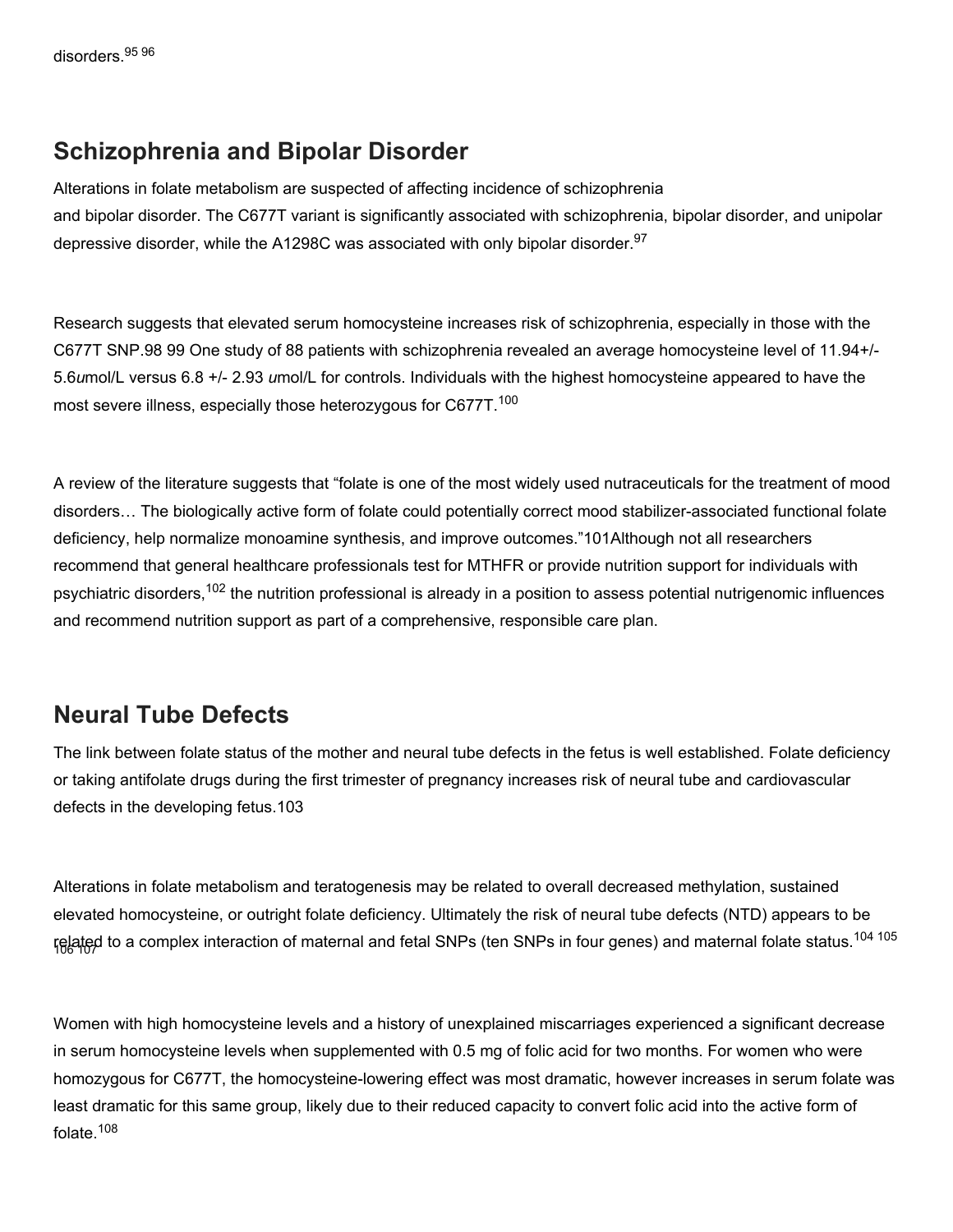#### **Nutritional Implications and Recommendations**

The nutrition professional may be the first healthcare practitioner to assess an individual's folate status and recognize possible links between folate status, blood chemistry anomalies, and clinical symptoms. Consideration of MTHFR SNPs is a vital part of that assessment.

In-depth assessment of folate status and MTHFR competence should be completed in individuals presenting with the following:

- **Coronary artery disease**
- Acute myocardial infarction
- **Peripheral vascular artery disease**
- **Stroke**
- Venous thromboembolism
- **Elevated homocysteine**
- **Migraines**
- **Depression**
- Bipolar disorder
- Schizophrenia
- **Autism spectrum disorders**
- **History of preeclampsia, recurrent miscarriages, offspring with neural tube defects**

It is important to assess an individual's current folate intake using a detailed history and food intake evaluation. Although some individuals may need additional folate supplementation, it is equally important to promote intake of folate from food sources. Healthful folate sources include dark leafy greens, spinach, asparagus, legumes (e.g.lentils, chick peas, lima beans, black beans, kidney beans, pinto beans, green peas), Brussels sprouts, avocadoes, and broccoli. 109 110 111

Initial clinical evaluation should assess for folate deficiency which may manifest as macrocytic anemia, fatigue, depression, irritability, weakness, shortness of breath, mouth ulcers, swollen tongue, and even DNA damage.<sup>112 113</sup> 114 115 116 117

A review of potential folate-depleting medications should be conducted as well. These include acid blockers, analgesics, antacids, antibiotics, anti-inflammatories, antivirals, blood pressure drugs, hormone replacement/oral contraceptives, and diabetes medications just to name a few of the most popular.<sup>118</sup>

### **Testing for the MTHFR Gene Mutation**

Comprehensive testing to address folate status and MTHFR capacity should include a blood chemistry evaluation of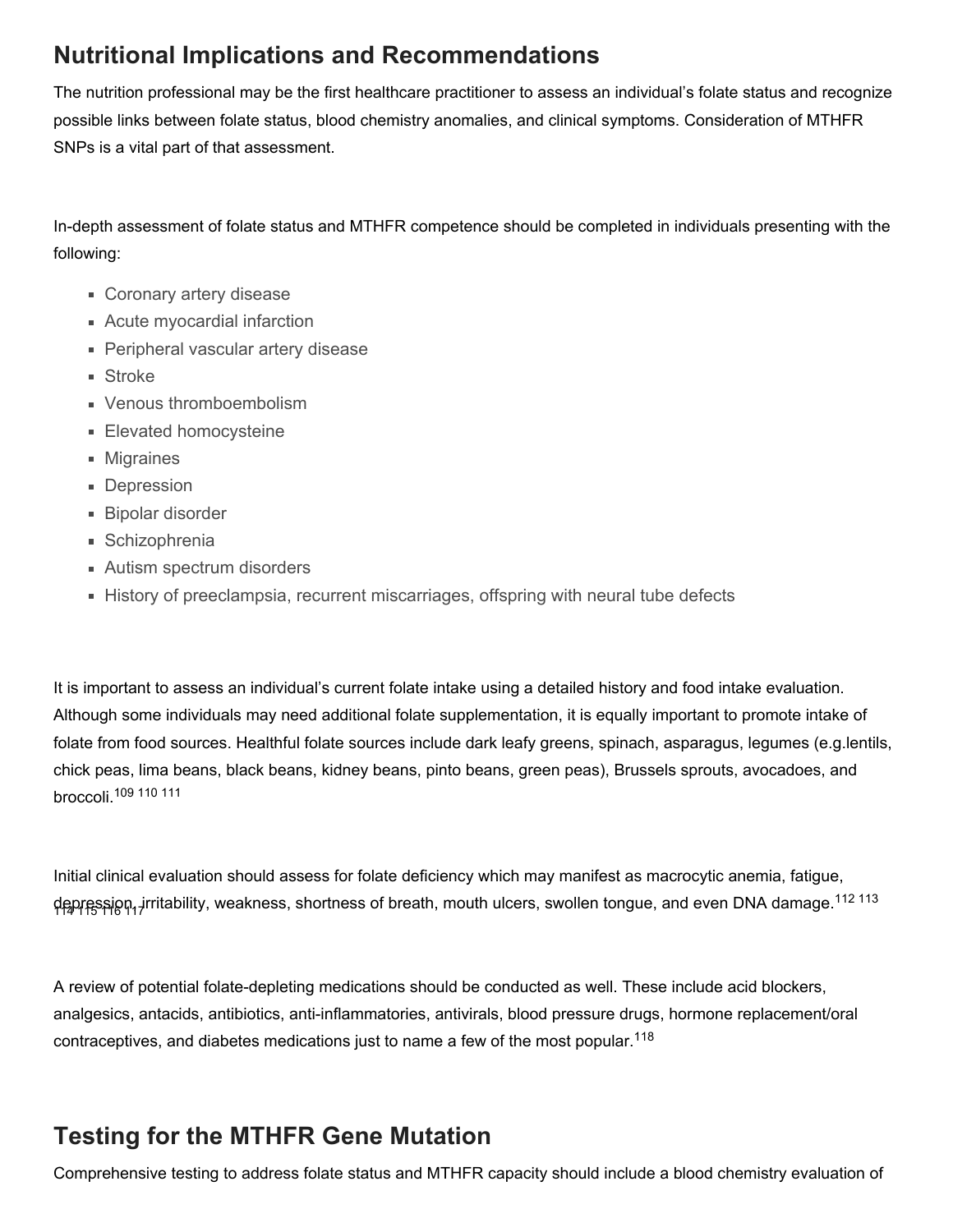unmetabolized folic acid, homocysteine levels (using appropriate lab technique),<sup>119</sup> serum folate and red blood cell folate,<sup>120</sup> and a complete CBC (assess for macrocytic anemia). Serum folate is considered reflective of short-term folate status, while red blood cell (RBC) folate reflects long-term folate status.<sup>121</sup>

Research suggests that RBC folate distribution varies depending on MTHFR SNP; C677T promotes a drop in RBC folate while A1298C is associated with an increase in RBC folate.<sup>122</sup>

According to the Mayo Clinic, testing for the C677T and/or A1298C MTHFR variants "should be reserved for patients with coronary artery disease, acute myocardial infarction, peripheral vascular artery disease, stroke, or venous thromboembolism who have increased basal homocysteine levels or an abnormal methionine-load test."<sup>123</sup>

However, in view of recent research, it may be practical to test patients with migraines, psychiatric disorders (i.e. depression, bipolar disorder, schizophrenia), autism spectrum disorders, and those with a history of preeclampsia, recurrent miscarriages, and those bearing offspring with neural tube defects.

#### **Supplementation**

Groundbreaking research reveals that at least 50 different diseases may be due to suboptimal binding of vitaminbased coenzymes with their corresponding enzymes.<sup>124</sup> Providing high doses of vitamin cofactors can overcome these metabolic deficits. Currently functional medicine practitioners recommend providing active/methylated B vitamins in order to provide the bioavailable, coenzyme form.<sup>125 126 127</sup>

Individuals with MTHFR variants may need exogenous supplementation to normalize folate status, especially if homozygous for C677T or those with both C677T and A1298C variants. Ideally those with MTHFR SNPs should be supplemented with methylfolate

(not folic acid) over and above the Recommended Dietary Allowance which is currently 400 mcg dietary folate equivalents (DFE) for a non-pregnant/non-lactating adult. The RDA for pregnancy is 600 mcg DFE; the RDA during lactation is 500 mcg DFE. Originally the DFE was based on the premise that synthetic folic acid may be better absorbed than folate found naturally in foods, however current research has challenged that premise.<sup>128</sup>

One DTE is equivalent to 1 mcg folate from food; 0.6 mcg folic acid from fortified foods or supplements taken with food; or 0.5 mcg folic acid from supplements taken on an empty stomach.<sup>129</sup> However, the DTE system does not take into account individuals with MTHFR SNPs who are unable to efficiently or safely convert folic acid into active 5 MTHFR.

One study compared a single administration of 5MTHF (5 mg) to folic acid (5 mg) in coronary artery disease patients homozygous for C677T (12 C677T variants and 12 controls). The study indicated that supplemental 6 [R,S] 5-MTHF resulted in a peak folate concentration nearly seven times greater than that achieved with folic acid in all patients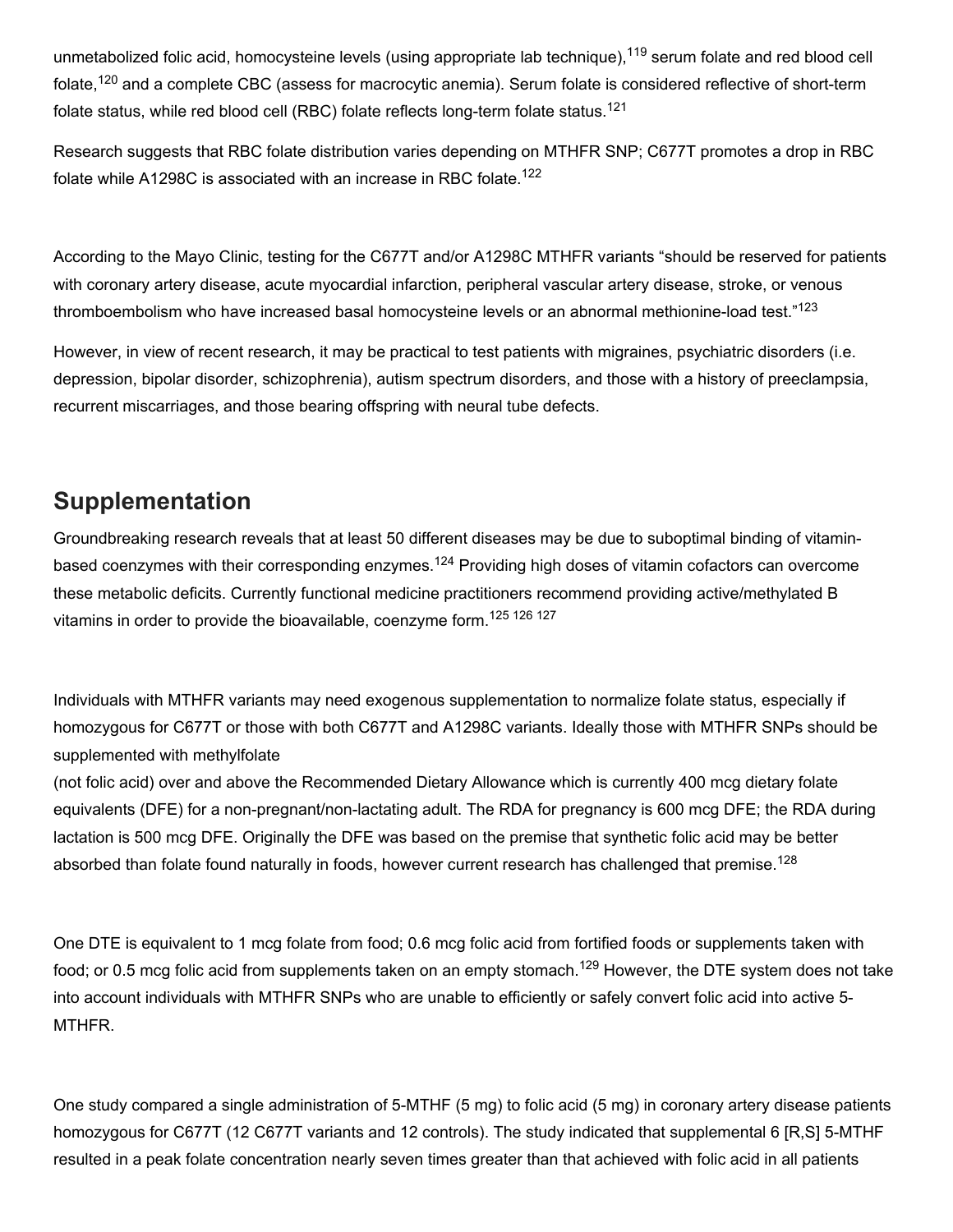tested. Incidentally, those with the C677T SNP had higher fasting homocysteine and lower serum folate than those without the SNP. Folate levels increased following 5- MTHF administration though homocysteine levels remained unchanged over the one week study period.<sup>130</sup>

Individual folate requirements may vary depending on type of MTFHR mutation, biochemical parameters, and potential nutrient depletions.<sup>131 132 133</sup> Some drugs may block folate (e.g. birth control, methotrexate, etc.) or increase homocysteine (e.g. nitrous oxide).<sup>134</sup>

Supplementation needs may vary depending on current folate intake from food. Common supplement doses range from 0.8-1 mg (800-1000 mcg) per day, while doses up to 2.4mg may be indicated for drug-induced nutrient depletions. Some healthcare practitioners may supplement with 5 mg per day on a short-term basis. Because providing folate can mask a vitamin B12 deficiency, supplementing active B12 along with folate is recommended. 5 MTHF is less likely to mask a B12 deficiency.<sup>136</sup>

*Remember many nutrients work together*, for example, vitamins B6, B12, and folate are all cofactors in homocysteine metabolism. The MTHFR enzymes requires riboflavin as a cofactor, so providing high dose riboflavin to those with the C677T SNP can assist in methylation and reduction of homocysteine as well.137 138 139

Although folate supplementation is clearly beneficial for a number of individuals, folic acid is not well tolerated by those with the C677T mutation (whether heterozygous or homozygous) and circulating unmetabolized folic acid may be detrimental. Doses above 200 mcg may generate unmetabolized folic acid in the circulation.140 Unfortunately synthetic folic acid is the form that is currently used in lower quality supplements and in fortification of processed foods.

Methylated and bioactive forms of B vitamins, especially methylfolate, are the preferred form of supplementation,141 142 143 however some individuals may experience negative effects. Initiate methylfolate supplementation slowly, at a low dose, and observe closely for side effects. According to Dr. Ben Lynch, both healthcare practitioner and patient should be aware of these potential side effects:<sup>144 145</sup>

- **u** irritability
- insomnia
- sore muscles
- achy joints
- acne
- rash
- severe anxiety
- **palpitations**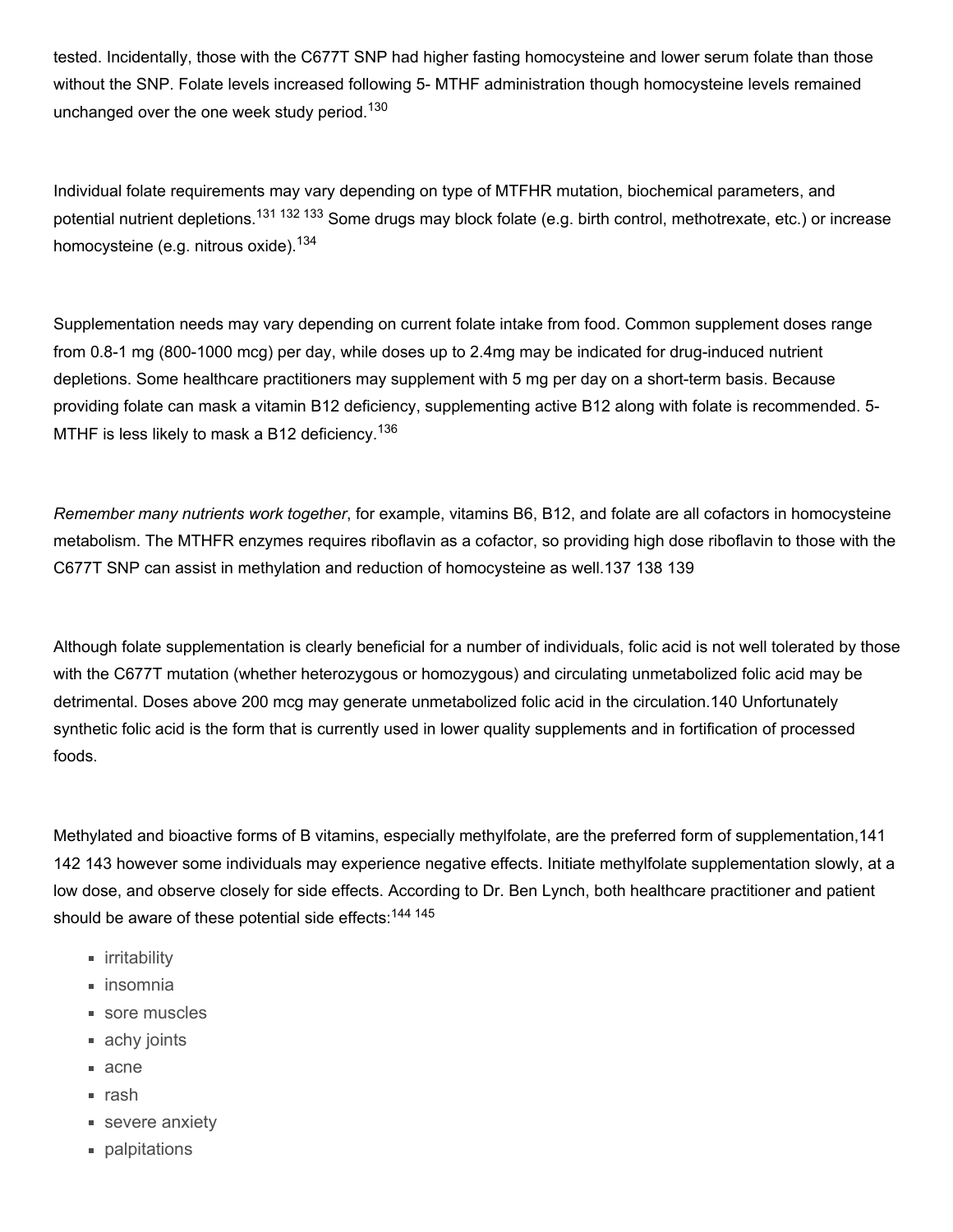- nausea
- headaches
- migraines

#### The take away for nutrition professionals regarding MTHFR is:

- Recognize the role that MTHFR SNPs can play in a wide range of conditions and disease states, especially in the presence of hyperhomocysteinemia.
- Assess folate status in individuals at risk for altered folate metabolism.
- Obtain MTHFR SNP data on individuals at increased risk or displaying associated complications.
- Monitor levels of homocysteine, serum and RBC folate, unmetabolized folic acid, and CBC
- Encourage intake of healthful food sources of folate; may need to recommended limited intake of synthetic folic acid in some individuals.
- Consider supplementation as needed with the bioactive forms of B vitamins, especially methylfolate.
- Be sure to monitor patients' response and tolerance once nutrition care plan is implemented.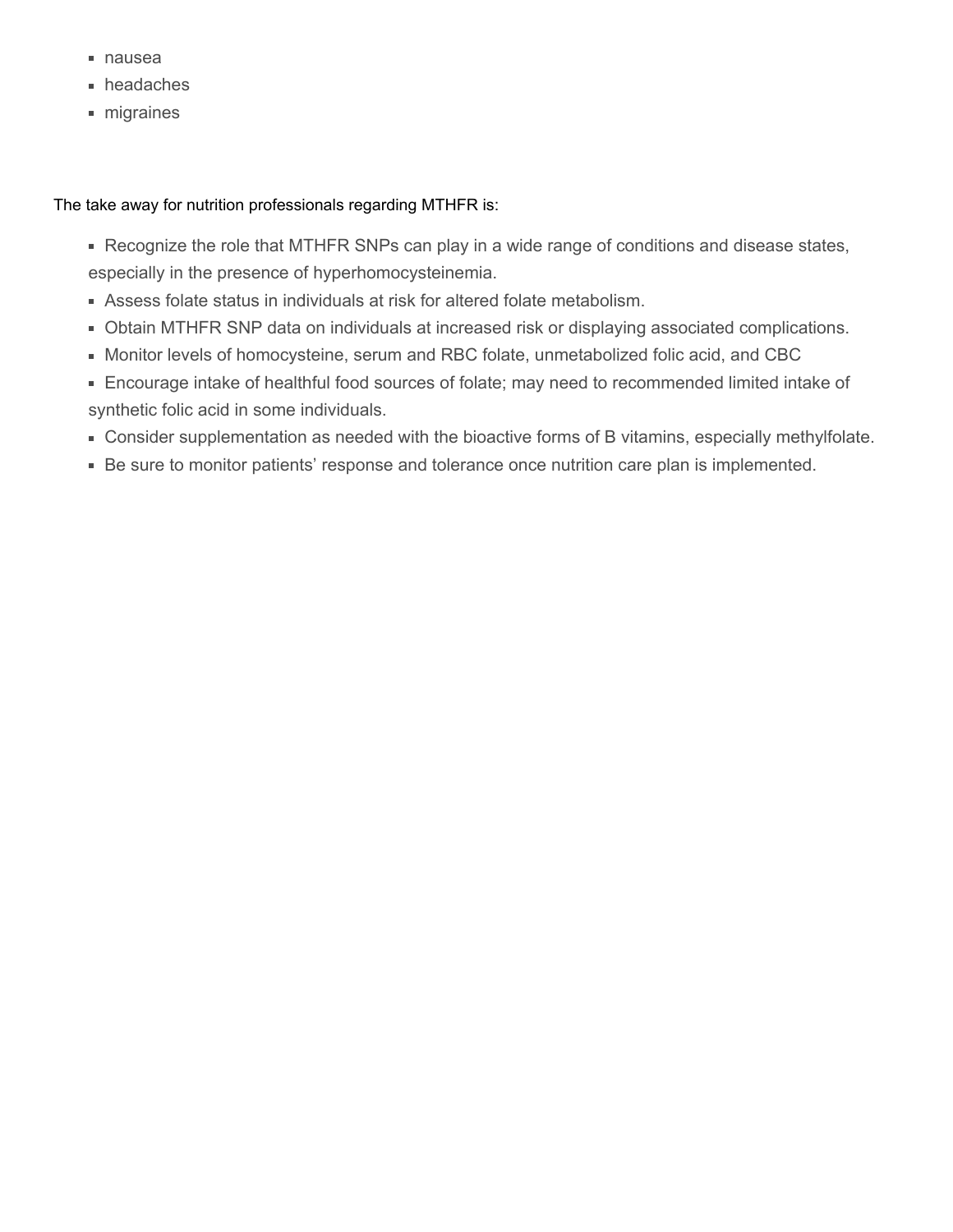## **What are the Variants?**

#### **C677T**

. There is a mutation from cytosine to adenine at position 677 within gene.

#### A1298C

. There is a mutation from adenine to cytosine at position 1298 within gene.

These variants lead to amino acid differences in the protein that reduces its ability to function.